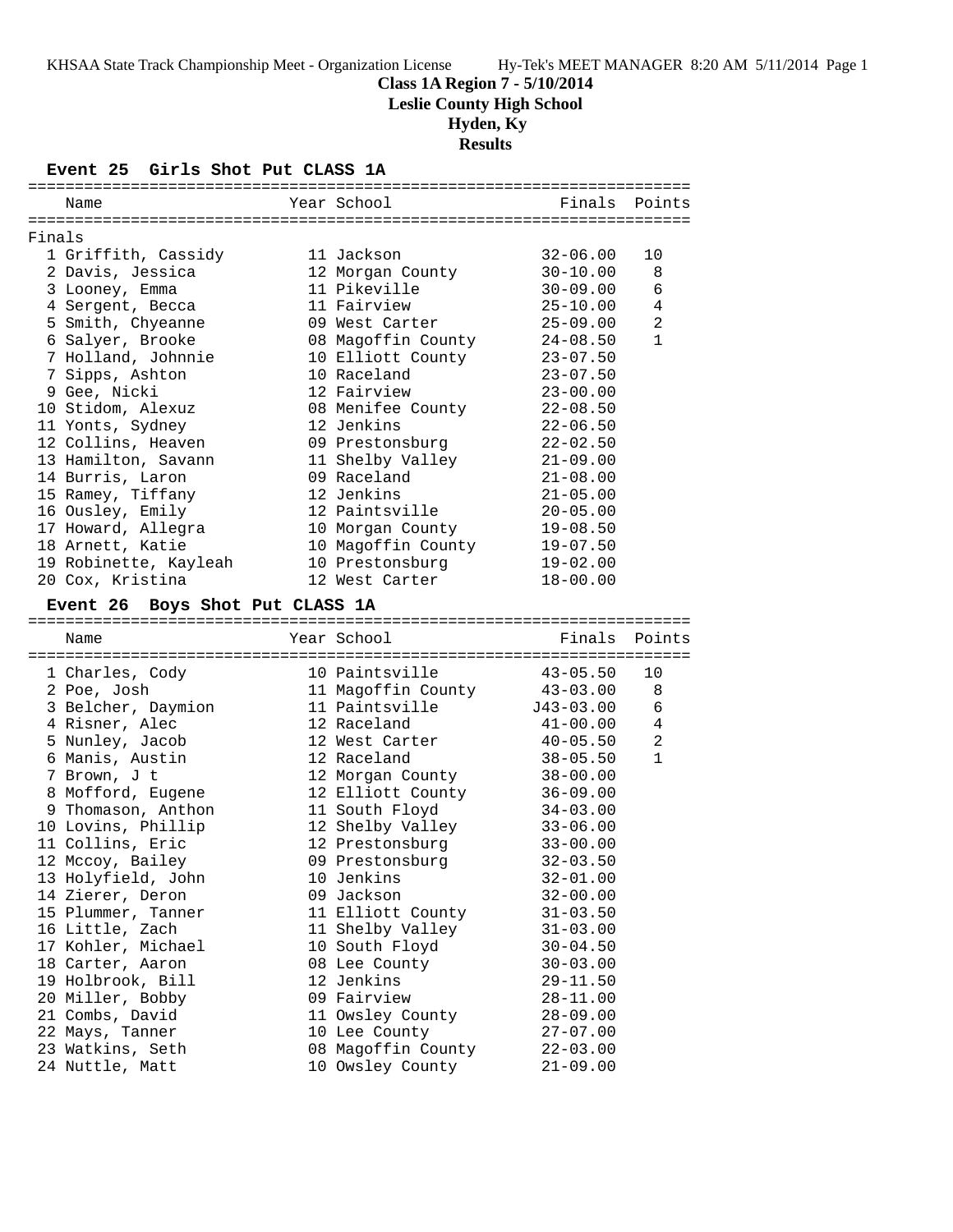**Class 1A Region 7 - 5/10/2014**

**Leslie County High School**

 **Hyden, Ky**

**Results**

### **Event 27 Girls Discus Throw CLASS 1A**

| Name                                      | Year School                            | Finals                 | Points         |
|-------------------------------------------|----------------------------------------|------------------------|----------------|
|                                           |                                        |                        |                |
| 1 Looney, Emma                            | 11 Pikeville                           | $97 - 11$              | 10             |
| 2 Griffith, Cassidy                       | 11 Jackson                             | $92 - 11$              | 8              |
| 3 Smith, Chyeanne                         | 09 West Carter                         | $81 - 07$              | 6              |
| 4 Sergent, Becca                          | 11 Fairview                            | $74 - 11$              | 4              |
| 5 Fenney, Sara                            | 12 Raceland                            | 66-11                  | 2              |
| 6 Sipps, Ashton                           | 10 Raceland                            | $64 - 05$              | $\mathbf{1}$   |
| 7 Salyer, Brooke                          | 08 Magoffin County                     | $62 - 10$              |                |
| 8 Yonts, Sydney                           | 12 Jenkins                             | $61 - 01$              |                |
| 9 Holland, Johnnie                        | 10 Elliott County                      | $58 - 02$              |                |
| 10 Ramey, Tiffany                         | 12 Jenkins                             | $54 - 08$              |                |
| 11 Dale, Katherine                        | 11 Paintsville                         | $54 - 01$              |                |
| 12 Woodard, Ashton                        | 10 Menifee County                      | $53 - 06$              |                |
| 13 Stidom, Alexuz                         | 08 Menifee County                      | $53 - 03$              |                |
| 14 Newman, Brittney                       | 08 South Floyd                         | $51 - 02$              |                |
| 15 Hamilton, Savann                       | 11 Shelby Valley                       | $43 - 04$              |                |
| 16 Collins, Shantale                      | 11 Prestonsburg                        | $42 - 11$              |                |
| 16 Collins, Heaven                        | 09 Prestonsburg                        | $42 - 11$              |                |
| 18 Cox, Kristina                          | 12 West Carter                         | $40 - 05$              |                |
| 19 Gee, Nicki                             | 12 Fairview                            | $39 - 02$              |                |
| 20 Newman, Hailey                         | 07 South Floyd                         | $36 - 03$              |                |
| 21 Arnett, Katie                          | 10 Magoffin County                     | $33 - 06$              |                |
| -- Davis, Jessica                         | 12 Morgan County                       | ND                     |                |
| Event 28 Boys Discus Throw CLASS 1A       |                                        |                        |                |
|                                           |                                        |                        |                |
|                                           |                                        |                        |                |
| Name                                      | Year School                            | Finals Points          |                |
|                                           |                                        |                        |                |
| 1 Risner, Alec                            | 12 Raceland                            | 119-00                 | 10             |
| 2 Manis, Austin                           | 12 Raceland                            | $117 - 06$             | 8              |
| 3 Meade, Zach                             | 12 Paintsville                         | $110 - 10$             | 6              |
| 4 Brown, J t                              |                                        |                        | $\overline{4}$ |
| 5 Nunley, Jacob                           | 12 Morgan County<br>12 West Carter     | $109 - 05$<br>107-06   | $\overline{a}$ |
| 6 O'Dell, Richard                         | 09 West Carter                         | $104 - 09$             | $\mathbf{1}$   |
| 7 Bevins, Daniel                          | 12 Pikeville                           | $100 - 08$             |                |
| 8 Poe, Josh                               |                                        | $99 - 09$              |                |
|                                           | 11 Magoffin County<br>11 Morgan County |                        |                |
| 9 Sivils, Wyatt                           |                                        | $89 - 03$<br>$88 - 03$ |                |
| 10 Thomason, Anthon<br>11 Holyfield, John | 11 South Floyd<br>10 Jenkins           | $83 - 06$              |                |
|                                           |                                        | $79 - 11$              |                |
| 12 Little, Forrest                        | 11 South Floyd                         | 79–05                  |                |
| 13 Sword, Jacob                           | 12 Shelby Valley<br>12 Prestonsburg    |                        |                |
| 14 Collins, Eric                          |                                        | $77 - 10$              |                |
| 15 Mccoy, Bailey                          | 09 Prestonsburg                        | $74 - 05$<br>$70 - 01$ |                |
| 16 Miller, Bobby                          | 09 Fairview                            |                        |                |
| 17 Lovins, Phillip                        | 12 Shelby Valley                       | $65 - 02$              |                |
| 18 Plummer, Tanner                        | 11 Elliott County<br>12 Jenkins        | $63 - 01$              |                |
| 19 Knight, Travis                         |                                        | $59 - 11$              |                |
| 20 Brandon, Combs                         | 09 Owsley County                       | $58 - 11$              |                |
| 21 Combs, David<br>22 Watkins, Seth       | 11 Owsley County<br>08 Magoffin County | $54 - 05$<br>$43 - 06$ |                |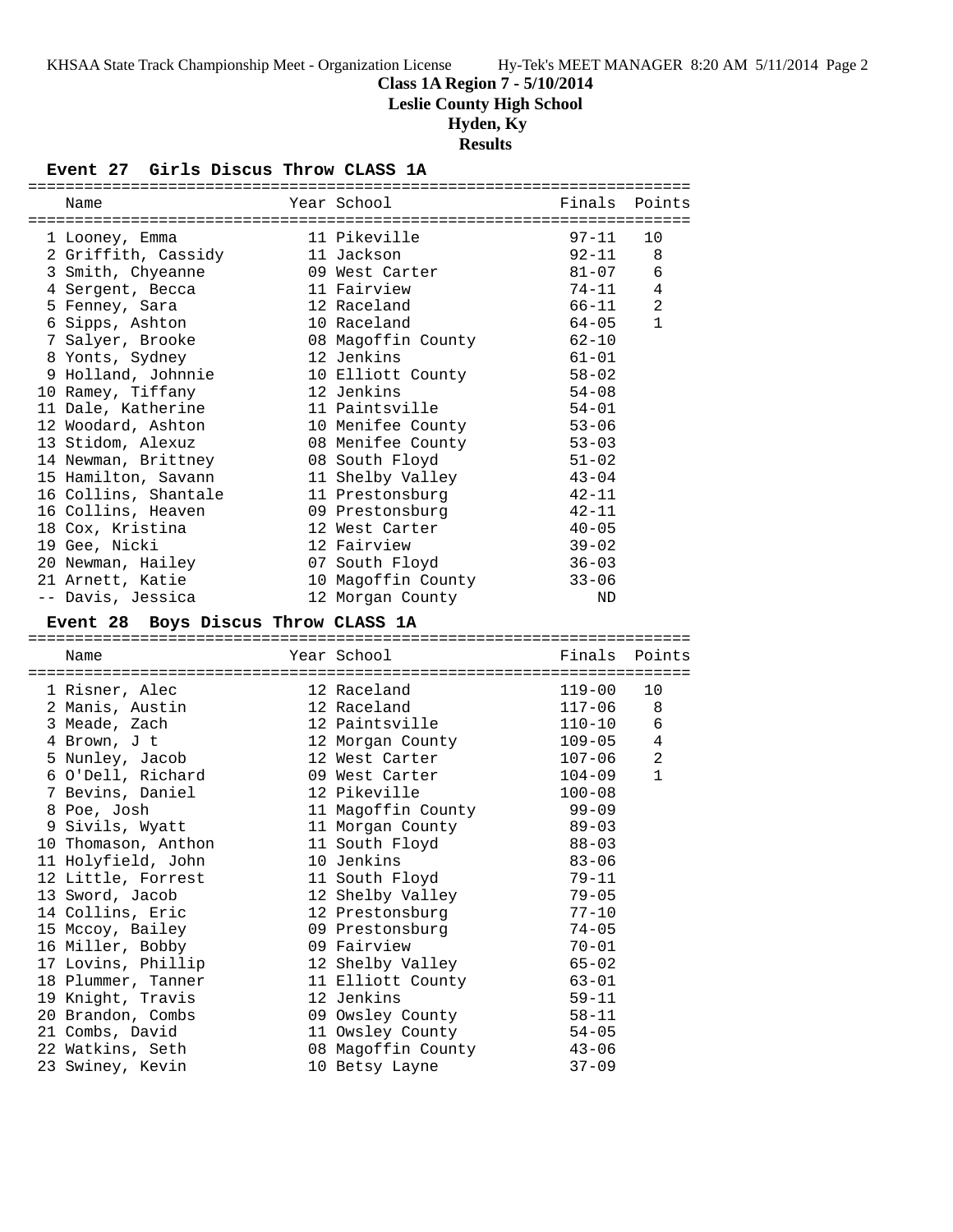**Class 1A Region 7 - 5/10/2014**

**Leslie County High School**

## **Hyden, Ky**

## **Results**

#### **Event 29 Girls Long Jump CLASS 1A**

| Name                                       | Year School                         | Finals       | Points         |
|--------------------------------------------|-------------------------------------|--------------|----------------|
| 1 Richard, Katie                           | 10 Fairview                         | $15 - 00.75$ | 10             |
| 2 Speaks, Makenzi                          | 12 Raceland                         | $14 - 05.75$ | 8              |
| 3 Combs, Ashlee                            | 11 Jackson                          | $14 - 02.00$ | 6              |
| 4 Meade, Abbey                             | 08 Paintsville                      | $13 - 09.25$ | 4              |
| 5 Walker, Mara                             | 08 Menifee County                   | $13 - 08.25$ | 2              |
| 6 Hacker, Emma                             | 07 Menifee County                   | $12 - 10.75$ | $\mathbf{1}$   |
| 7 Johnson, Elizabe                         | 12 Shelby Valley                    | $12 - 08.75$ |                |
| 8 deGuzman, Chessie                        | 12 Paintsville                      | $12 - 07.75$ |                |
| 9 Preston, Haley                           | 07 Raceland                         | $12 - 06.00$ |                |
| 10 Kidd, Emily                             | 11 Betsy Layne                      | $12 - 02.00$ |                |
| 11 Blind, Tiffany                          | 08 Elliott County                   | $11 - 10.00$ |                |
| 11 Humphrey, MacKenzie                     | 09 Fairview                         | $11 - 10.00$ |                |
| 13 Henry, Cheyenne                         | 12 Morgan County                    | $11 - 09.75$ |                |
| 14 Wallace, Madi                           | 10 Prestonsburg                     | $11 - 02.50$ |                |
| 15 Gilliam, Autumn                         | 09 Elliott County                   | $11 - 01.25$ |                |
| 16 Tincher, Autumn                         | 12 Owsley County                    | $11 - 00.00$ |                |
| 17 Altman, Taylor                          | 11 Magoffin County                  | $9 - 06.00$  |                |
| -- Tackett, Rebecca                        | 11 Prestonsburg                     | ND           |                |
| -- Cotterman, Kelse                        | 11 Shelby Valley                    | ND           |                |
| <b>Event 30</b><br>Boys Long Jump CLASS 1A |                                     |              |                |
|                                            |                                     |              |                |
| Name                                       | Year School                         | Finals       | Points         |
| 1 Maynard, Ben                             | 11 Pikeville                        | $19 - 10.25$ | 10             |
| 2 Thornsberry, Kody                        | 12 Morgan County                    | $18 - 09.00$ | 8              |
| 3 Potter, Trey                             | 11 Raceland                         | 18-08.75     | 6              |
| 4 Baldwin, Zach                            | 12 Paintsville                      | 18-00.75     | 4              |
| 5 West, Will                               | 11 Betsy Layne                      | $18 - 00.00$ | $\overline{a}$ |
| 6 Rogers, Quentin                          | 11 Magoffin County                  | $17 - 08.75$ | $\mathbf{1}$   |
| 7 Kouns, Shelton                           | 09 West Carter                      | $16 - 03.25$ |                |
| 8 Thompson, Trayvon                        | 12 Lee County                       | $16 - 02.25$ |                |
| 9 Bentley, Dylan                           |                                     |              |                |
|                                            | 11 Jenkins                          | $15 - 07.50$ |                |
| 10 Ackerman, Michael                       | 09 Lee County                       | $15 - 05.00$ |                |
| 11 Havens, Trevor                          |                                     | $15 - 04.00$ |                |
| 12 Griffith, Isaiah                        | 08 Morgan County                    | $15 - 03.25$ |                |
| 13 Martin, Michael                         | 11 Elliott County<br>12 South Floyd | $15 - 02.75$ |                |
| 14 Bertrand, Austin                        | 12 Prestonsburg                     | 14-11.00     |                |
| 15 Ray, Shadow                             | 10 Elliott County                   | $14 - 01.50$ |                |
| 16 Ingram, Jordan                          |                                     | $14 - 01.00$ |                |
| 17 Shepherd, Greg                          | 12 Shelby Valley<br>09 Prestonsburg | $14 - 00.00$ |                |
| 18 Robinson, Matthew                       | 12 Jenkins                          | $13 - 06.00$ |                |

#### **Event 31 Girls Triple Jump CLASS 1A**

| Name              | Year School       | Finals Points   |   |
|-------------------|-------------------|-----------------|---|
| 1 Richard, Katie  | 10 Fairview       | $30 - 09.75$ 10 |   |
| 2 Speaks, Makenzi | 12 Raceland       | $30 - 02.25$    | R |
| 3 Hacker, Emma    | 07 Menifee County | $28 - 10.75$    | 6 |
| 4 Meade, Abbey    | 08 Paintsville    | $27 - 07.75$    | 4 |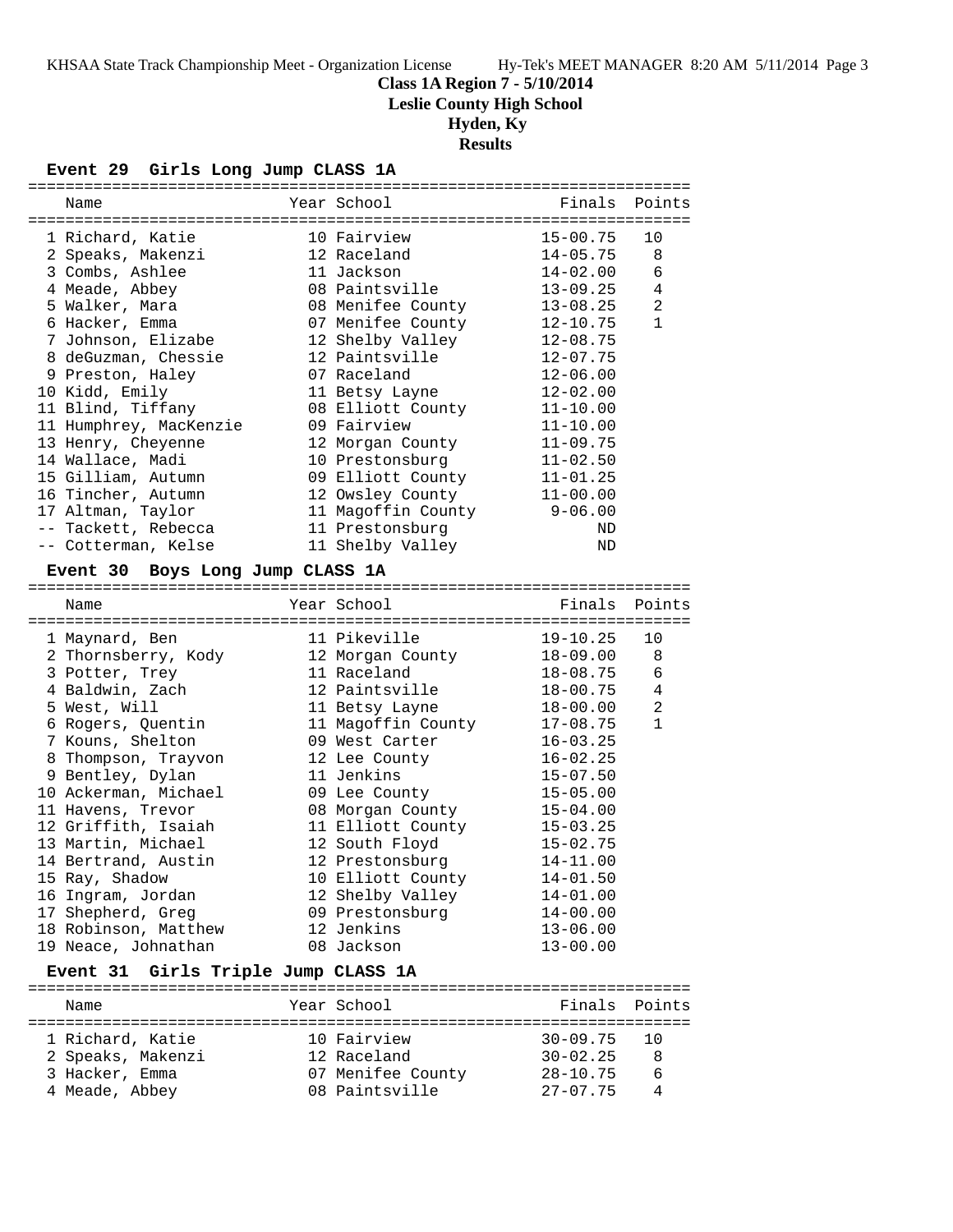**Class 1A Region 7 - 5/10/2014**

**Leslie County High School**

# **Hyden, Ky**

## **Results**

| Event 31 Girls Triple Jump CLASS 1A          |                    |              |              |
|----------------------------------------------|--------------------|--------------|--------------|
| 5 Johnson, Elizabe                           | 12 Shelby Valley   | $25 - 08.00$ | 2            |
| 6 Nordin, Tori                               | 08 Paintsville     | $24 - 08.25$ | $\mathbf{1}$ |
| 7 Gilliam, Autumn                            | 09 Elliott County  | $24 - 04.25$ |              |
| Event 32 Boys Triple Jump CLASS 1A           |                    |              |              |
| Name                                         | Year School        | Finals       | Points       |
| 1 Messer, Connor                             | 11 Raceland        | $39 - 02.00$ | 10           |
| 2 Potter, Trey                               | 11 Raceland        | $38 - 00.00$ | 8            |
| 3 Baldwin, Zach                              | 12 Paintsville     | $36 - 08.00$ | 6            |
| 4 Rogers, Quentin                            | 11 Magoffin County | $33 - 11.75$ | 4            |
| 5 Nixon, Mike                                | 11 Jenkins         | $30 - 06.00$ | 2            |
| 6 Ray, Shadow                                | 10 Elliott County  | $30 - 04.00$ | $\mathbf{1}$ |
| 7 Bowling, Will                              | 12 Owsley County   | $30 - 02.75$ |              |
| 8 Vasquez, Kyle                              | 08 Morgan County   | $28 - 07.00$ |              |
| 9 Mason, Randy                               | 10 Elliott County  | $27 - 05.75$ |              |
| Event 33 Girls High Jump CLASS 1A            |                    |              |              |
| Name                                         | Year School        | Finals       | Points       |
| 1 Speaks, Makenzi                            | 12 Raceland        | $4 - 10.00$  | 10           |
| 2 Baldwin, Corie                             | 11 Menifee County  | $4 - 08.00$  | 8            |
| 3 Humphrey, Madison                          | 11 Fairview        | $4 - 02.00$  | 6            |
| 4 McComas, Leah                              | 07 Raceland        | $4 - 00.00$  | 4            |
| 5 Hensley, Mynah                             | 11 Paintsville     | $3 - 06.00$  | 2            |
| 6 Mullins, Haley                             | 09 Jenkins         | $3 - 00.00$  | $\mathbf{1}$ |
| Event 34 Boys High Jump CLASS 1A             |                    |              |              |
| Name                                         | Year School        | Finals       | Points       |
| 1 Messer, Connor                             | 11 Raceland        | $5 - 06.00$  | 10           |
| 2 Williams, Quenti                           | 11 Shelby Valley   | $5 - 04.00$  | 8            |
| 3 Hensley, Quinton                           | 11 Paintsville     | J5-04.00     | 6            |
| 4 Thompson, Trayvon                          | 12 Lee County      | $5 - 02.00$  | 4            |
| 5 Ross, Matthew                              | 11 Morgan County   | $J5-02.00$   | 2            |
| 6 O'Dell, Richard                            | 09 West Carter     | 5-00.00      | $\mathbf{1}$ |
| 7 Bressler, Austin                           | 10 Raceland        | $J5 - 00.00$ |              |
| 8 Mason, Randy                               | 10 Elliott County  | $4 - 06.00$  |              |
| -- Mckay, Chris                              | 10 Shelby Valley   | ΝH           |              |
| -- Rose, Taylor                              | 11 Wolfe County    | ΝH           |              |
| -- Nunley, Jacob                             | 12 West Carter     | ΝH           |              |
| -- Isacc, Zak                                | 09 Jenkins         | ΝH           |              |
| -- Ray, Shadow                               | 10 Elliott County  | ΝH           |              |
| -- Plourde, Jesse<br>-- Smith, Justin        | 12 Paintsville     | ΝH           |              |
| Girls Pole Vault CLASS 1A<br><b>Event 35</b> | 11 Morgan County   | ΝH           |              |
|                                              |                    |              |              |
| Name                                         | Year School        | Finals       | Points       |
| 1 Mcintyre, Morgan                           | 12 Fairview        | $11 - 09.00$ | 10           |